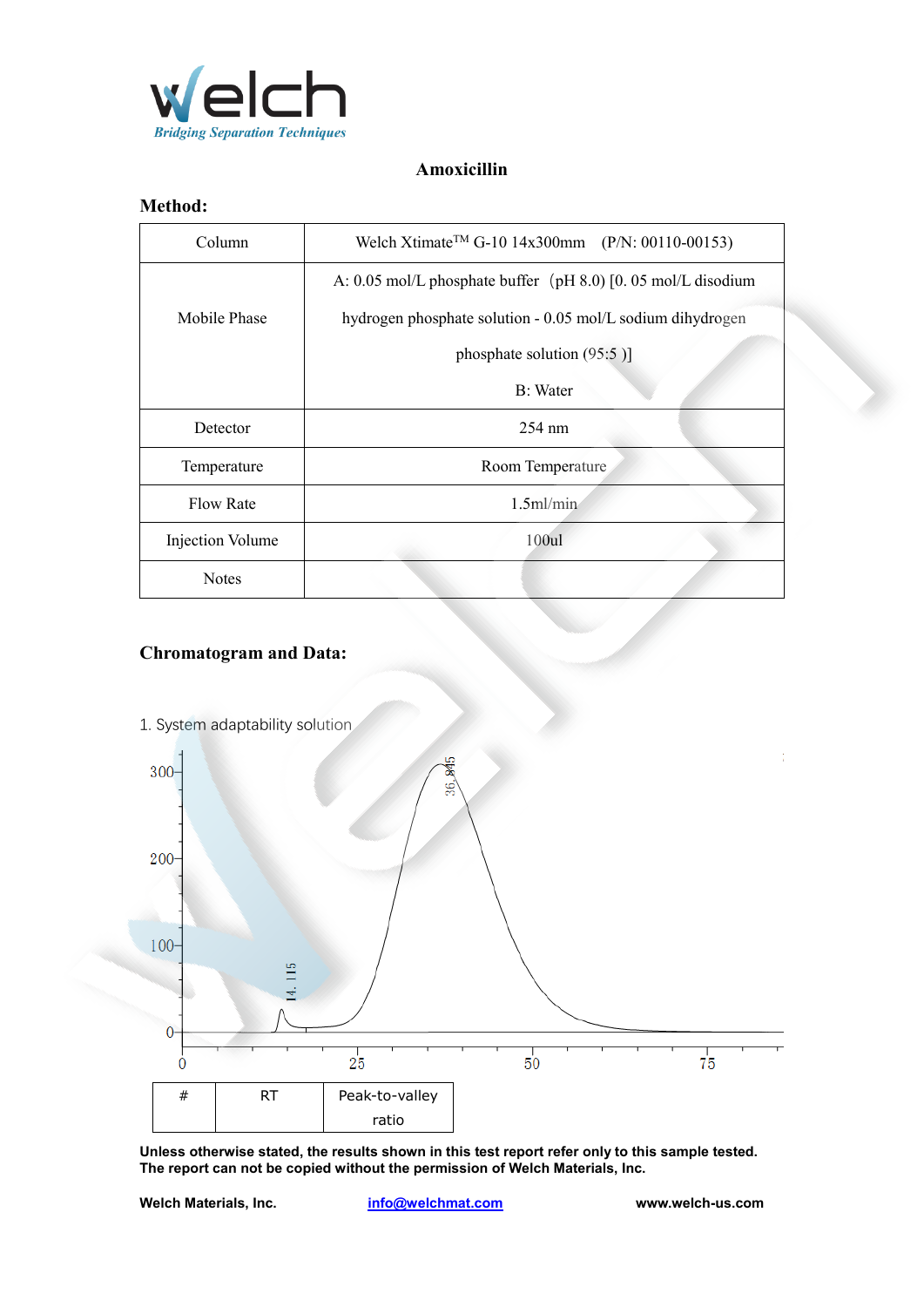

| $\sim$ $\sim$<br>__ |  |        |       |  |
|---------------------|--|--------|-------|--|
|                     |  | 14.115 |       |  |
|                     |  | 36.845 | 4.998 |  |
| Total               |  |        |       |  |
|                     |  |        |       |  |

- 2. Blue glucan 2000(Salt mobile phase)  $15<sup>°</sup>$ 14.159 10 5  $\overline{0}$  $2<sub>5</sub>$ 5  $10$  $15$ 20  $\dot{0}$ # RT Plates Tailing Factor 1 14.159 1038 1.813 **Total**
- 

3. Blue glucan 2000(Water mobile phase)

**Unless otherwise stated, the results shown in this test report refer only to this sample tested. The report can not be copied without the permission of Welch Materials, Inc.**

**Welch Materials, Inc. [info@welchmat.com](mailto:info@welchmat.com) www.welch-us.com**